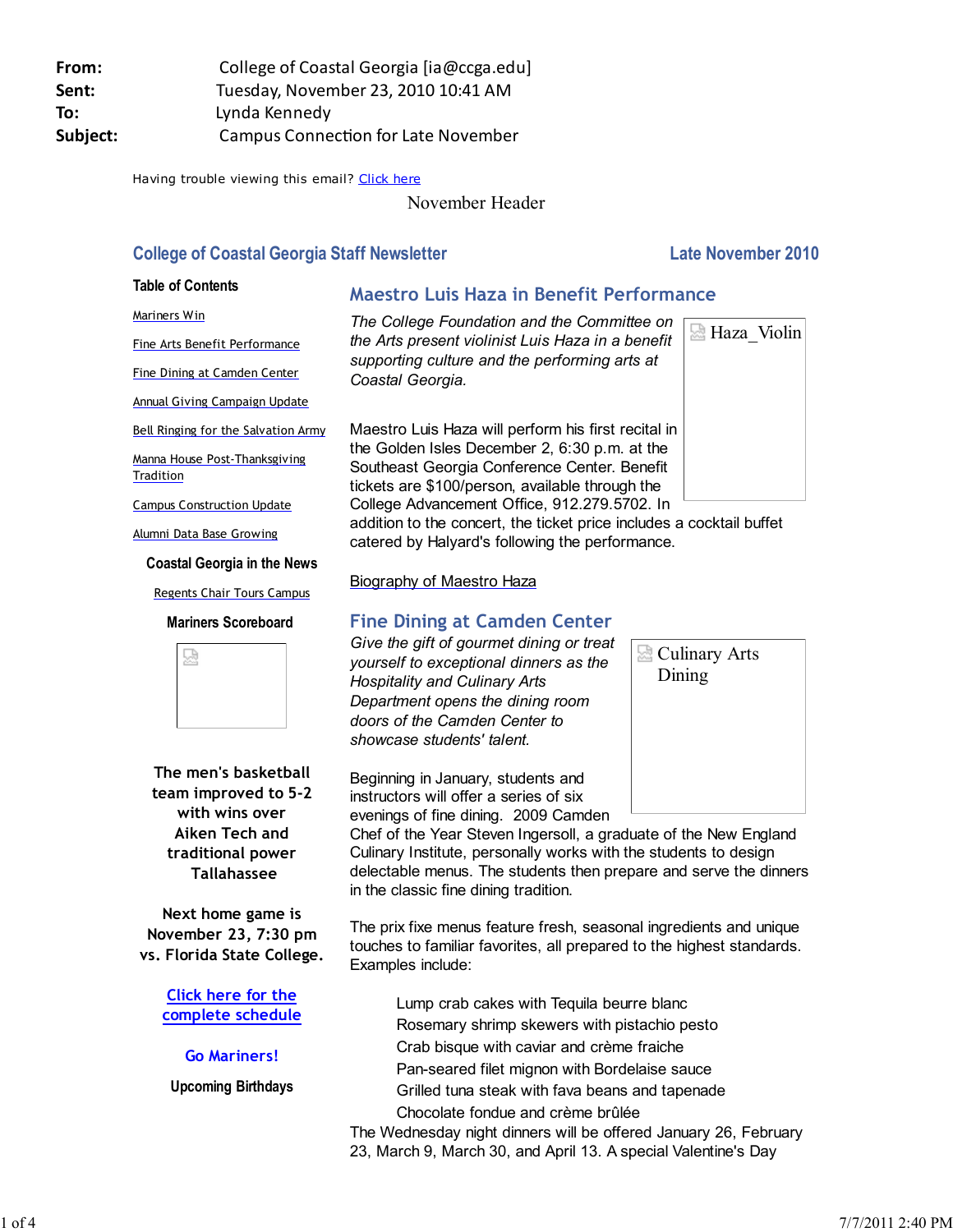

1 - Rhonda Mayville

- 1 T. David Reese
- 4 Diana Leal 11 - Kent Layton

### **Connect to Campus**

Let us help you get the word out about campus news and happenings. Send your information for Campus Connection to the Advancement Office: ia@ccga.edu

#### **Calendar**



**23 - Thanks by the Lake** Celebration hosted by the Culinary Arts students Noon-1:30 p.m. SAC

> **23 - Mariners Basketball Florida State College 7:30 p.m. Coffin Gym**

**25 - Thanksgiving**

**25-26 - Campus Closed for the Holiday** 

**26 - Four Seasons Paintings by Judith Pond Kudlow & Chris Groves Anderson Fine Art Gallery St. Simons Island**

**26 - Historic Downtown Brunswick Christmas Tree Lighting 5:30 p.m. More information**

**27 - Jekyll Island Christmas Tree Lighting Festival**

dinner will also be offered Monday evening, February 14. Meals will be served at 7 p.m. in the dining room of the Camden Center, 8001 Lakes Boulevard, Kingsland.

The series of six dinners is available for \$100/person, or \$25/person for one evening. Seating is limited, so advance purchase is required. For full details and to secure reservations, call the office of the Hospitality and Culinary Arts Department in Camden, 912.510.3330, on Mondays through December 13, 2010, between 2-6 p.m.

## **Update on Foundation Annual Giving Campaign**

The number of contributions to the Annual Fund has hit a four-year high, with 456 donors on record for 2010. With six weeks remaining in the campaign, the Foundation has achieved 70% of the \$1.1 million goal.

The major gifts portion of the campaign has received five gifts totaling \$430,000 from the Southeast Georgia Health System, Mary and Jack Dinos, Margaret Davis, The Virginia and Tom Gossage Foundation, and St. Marys United Methodist Church Foundation.

As of November 16, 56 faculty and staff members have donated \$19,480, representing approximately 65% of the campus' \$30,000 goal.

To participate in the 2010 Annual Giving Campaign, contact the Advancement Office or donate online.

### **Community Service Opportunity**

*Dr. Clayton Hurd invites College campus colleagues to assist the Salvation Army during the Christmas season*



"We are organizing a Red Kettle Drive and looking for a group of willing bell-ringers to volunteer for 2-hour shifts on select days in

December. Participants will be paired with another College volunteer so you won't be lonely!

Money raised for the Salvation Army is used for their Christmas programs and to help keep their doors open year round. Please consider volunteering for this important holiday tradition. Your participation really makes a difference"

Volunteers are needed to fill shifts December 3, 4, 10 and 11. Location: Publix Super Market in the Village at Glynn Place, Brunswick.

To volunteer, e-mail Dr. Hurd the date(s) and shifts (late morning, early afternoon and/or late afternoon) that you are available.

### **Leenhouts Legacy Lives On at Manna House**

*SGA seeking volunteers to help serve Friday, November 26*

Working with the SGA, Dave Leenhouts, former Director of Student Life, instituted a College community service event the day following Thanksgiving at Manna House. On

**Leenhouts** Dav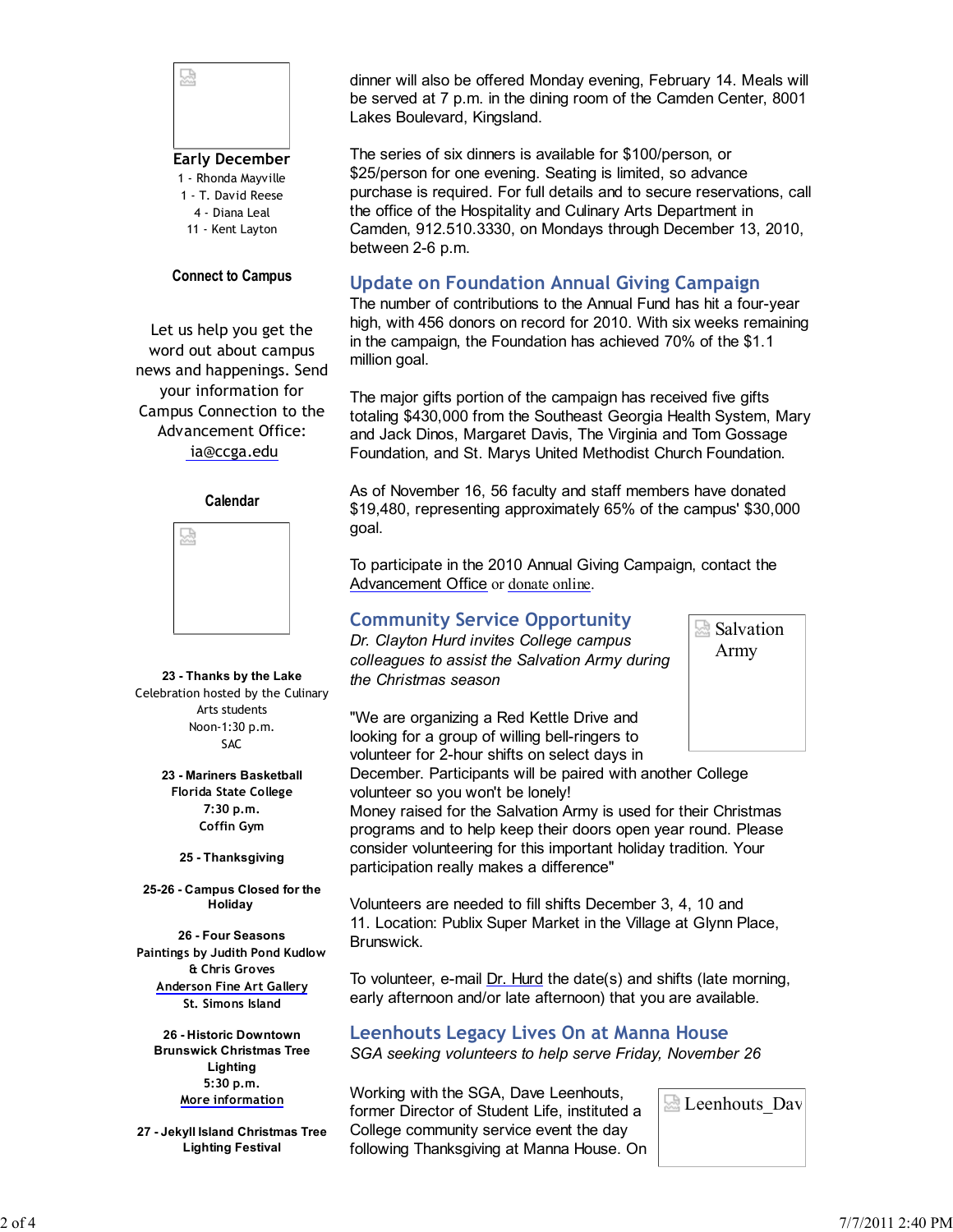#### **4:30-7:30 p.m. Fireworks Finale**

#### **Early December Events**

**1 - Candlelight Holiday Tour & Reception 5 p.m. Jekyll Island Club Hotel**

**1-31 - Holidays in History Guided Tours 11 a.m.-3 p.m. Jekyll Island Historic District 6:30 p.m.**

> **2 - Benefit Performance Maestro Luis Haza 6:30 p.m. Southeast Georgia Conference Center**

**4 - Annual Brunswick Christmas Parade 10 a.m.**

**4 - Gingerbread House Workshop 10 a.m. Jekyll Island Club Hotel**

**4 - Historic Old Town Brunswick Christmas Tour of Homes 1-6 p.m.**

> **5 -Christmas at Ashantilly 4:30-6:30 p.m. Darien**

**5-6 - Glynn Art in the Park Christmas Craft Festival 10 a.m.-5 p.m. Pier Village St. Simons Island**

**6 - Christmas Concert Coastal Symphony of Georgia 7:30 p.m. Glynn Academy Auditorium Brunswick**

**6-27 - Letters to Santa Annual Posting of Children's Letters Southeast Georgia Health System Outpatient Care Center Art Gallery Brunswick**

**8-13 - Exam Week**

**10-11, 17-19 - Dickens' Christmas Carol Ritz Theatre Brunswick Ticket information**

**11 - Jingle Bell Run**

a day Manna House would normally be closed, the doors were opened to feed local residents in need.

According to Andrew Smith, Prof. Sharon Bartkovich has agreed to assist SGA

with this year's effort, but additional faculty and staff support is needed. Contact shartman@ccga.edu if you are able to assist.

# **Campus Construction Update**

*Greg Carver, Assistant Vice President, Design and Construction, provides an update on campus construction as of mid-November.*

Pedestrian Mall - The expanded project scope includes lights, benches, irrigation and additional sidewalk. Completion is now expected by January 7.

Health & Science Building - A material-

completion date of mid-December is still expected, with work continuing 7 days a week. Furniture and equipment will be delivered and installed from mid-December through the first week of January, allowing classes to use the new facility beginning January 10, 2011. The next move-in planning meeting is scheduled for December 1 with College staff. The new parking lot between the Health & Science Building and Altama Avenue should be completed by mid-February.

Tennis Courts - Lighting and fence installation is complete. Nets and windscreens will be installed at the end of the project, with completion now expected by approximately December 1, 2010.

Campus Center - The website is being updated regularly with aerial photos and information. Construction is still on target for completion by July 2011.

Student Housing - The curb and gutter for the roadway and parking lot are essentially complete; placement of the asphalt base will begin prior to Thanksgiving. Expected completion is July, with construction approximately 3 weeks ahead of schedule at this time.

# **Alumni Data Base Growing**

Another 437 alumni records been added to the data base since November 9, bringing the total number of former students "found" since this summer to over 5,000.



To expand the data base, Meah Thornton,

student assistant in the Advancement Office, is researching old records from 1966-1989 in the Registrar's Office. The information is in alpha order rather than class year, requiring each record be reviewed before input. The project is expected to require 6 months to complete.

Voluntary registration is more efficient since information is current.



Carver\_Construction